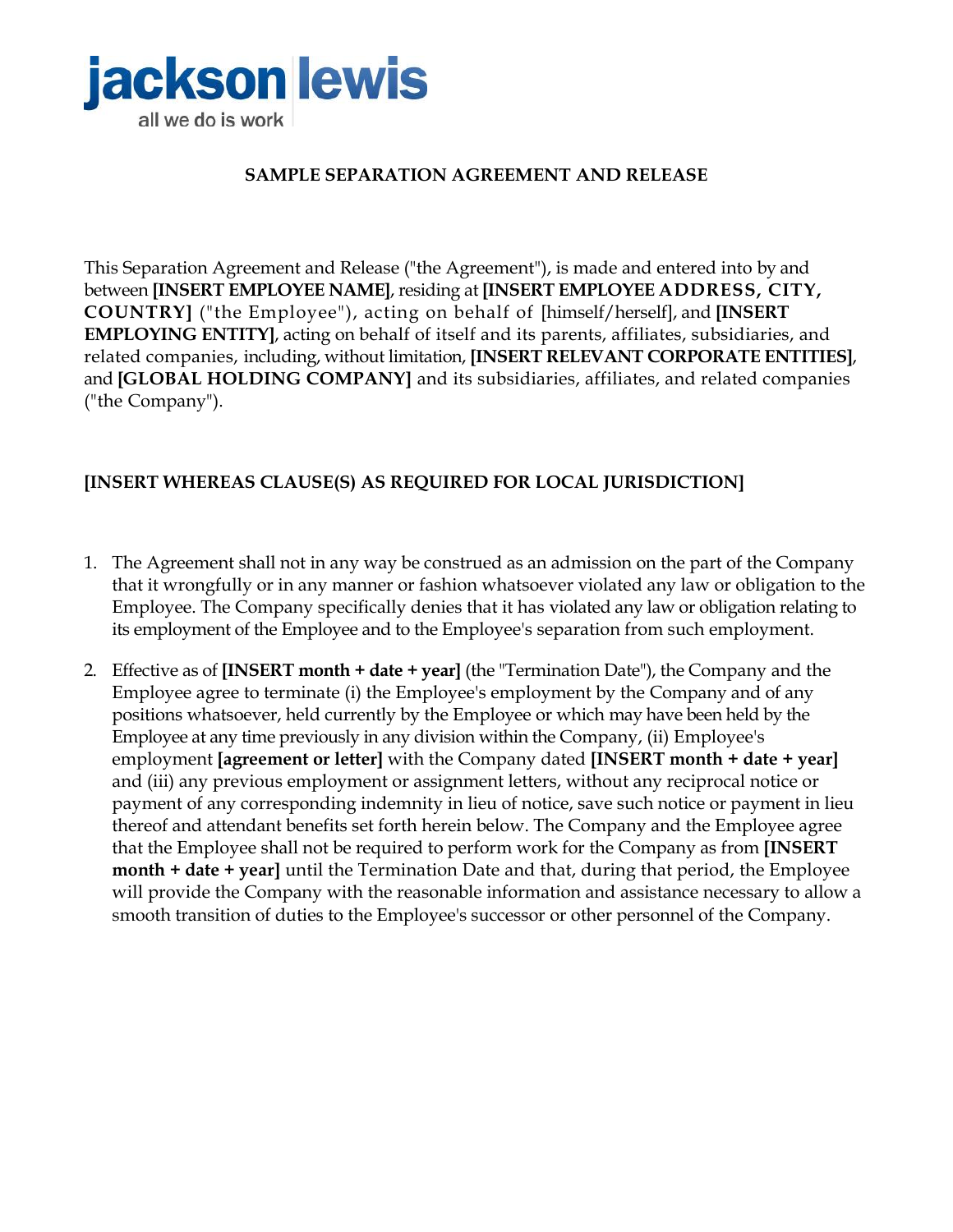- 3. Immediately upon signature of this Agreement **[OR SPECIFY OTHER DATE]**, the Employee will return all Company property and information received in the course of employment with the Company, including, without limitation, documents, laptop computer computer-generated information, reports, books, studies, data, credit cards, employee identification, access cards and other such materials and shall retain no copies of any such property or information. However, the company car **[INSERT type + mark]**, plate number: **[INSERT reg. no]** and company mobile telephone shall be returned no later than 5 days following the Employee's execution of this Agreement **[OR SPECIFY OTHER DATE]**. All of the above property shall be in good condition, save for normal wear and tear.
- 4. In full and final settlement of all amounts due to the Employee as a result of the Employee's employment with the Company and the termination thereof, the Employee will receive:
	- a) A gross payment in the amount of **[INSERT amount + currency]** (less applicable tax deductions and/or withholdings) ("the Payment"). The Payment includes any notice payments, severance and/or other types of payments which are or may be claimed to be accrued or due and owing to the Employee under the laws of **[INSERT RELEVANT COUNTRIES]**, and any and all other applicable countries or locations, and under any employment agreement with or severance or separation pay plan mantained by, the Company. The offer of this Payment to Employee by the Company is contingent on the Employee's first having signed this Agreement, and
	- b) The Employee shall receive any unpaid vacation entitlements for the calendar year **[20\_\_ ]**and any vacation entitlements for **[20\_\_ ]** on a pro-rata basis.
- 5. The Payment set forth in Section 4 (a) above will be paid, less applicable taxes or other required withholdings, by check or wire transfer to the Employee's bank account in two equal installments, *i.e.,* 50%, **[INSERT currency + amount]**, will be paid no later than seven (7) days after the signing of this Agreement, and the remaining 50%, **[INSERT currency + amount]**, will be paid no later than **[INSERT month + date + year]**. The payment of the two installments set forth above will be contingent upon (i) the Employee having first signed this Agreement and (ii) the return of the Company's property in the agreed condition as set forth in Section 3 above.
- 6. [IF APPLICABLE: The Employee's outstanding deferred stock awards and stock options will be distributed, cashed out, or exercisable following termination to the extent provided by and in accordance with the terms of the individual grant agreements and the relevant plans.]
- 7. In consideration for the items set forth in Section 4 above and allowing for only those obligations created by or arising out of this Agreement, the Employee, on [his/her] own behalf and on behalf of all heirs, executors, administrators, assigns and successors, recognizes that the Payment is exceeding legal or contractual minimum requirements and therefore irrevocably and unconditionally releases and forever discharges the Company, including its parents, subsidiaries, affiliates and related companies, including, without limitation, its and their trustees, directors, officers, shareholders, agents, attorneys, insurers, and employees, past and present, and each of them, from any and all claims and causes of action under the laws or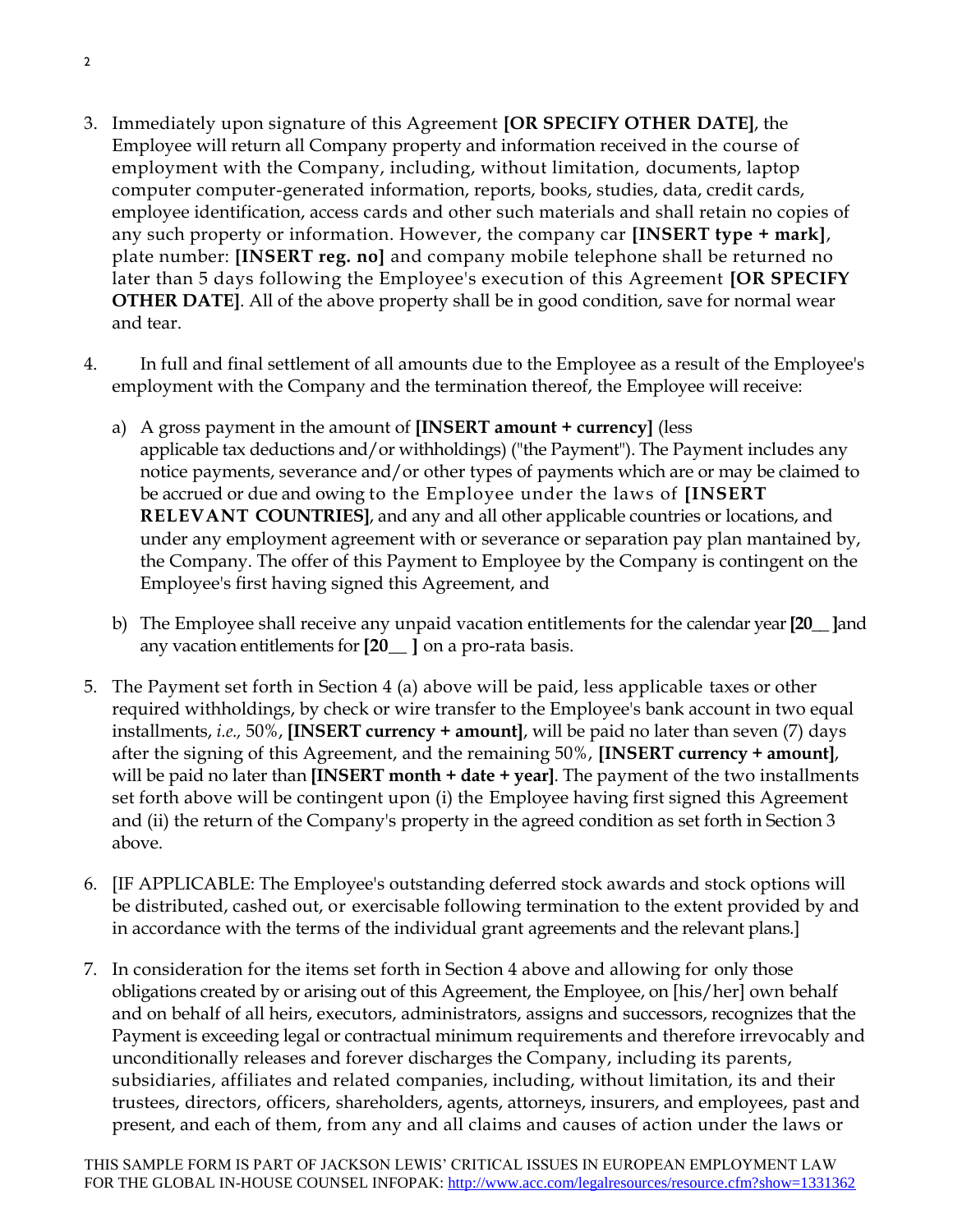regulations of any country or jurisdiction, including, without limitation, **[INSERT RELEVANT COUNTRIES]**, arising out of or related to the Employee's employment with the Company or mutual termination of such employment, including, without limitation:

- a) Claims and liability of any kind or nature, salary-related debt (in money or in kind), any and all bonuses (including without limitation any corporate/local incentive plans), seniority, age, or severance entitlements, profit sharing, allowances, social benefits, stock awards or stock options, indemnity in lieu of notice payments, transportation, vacation leave, travel allowances, commissions, indemnities, extralegal benefits, and in general any other labor or other benefit or payment, which because of an involuntary error or omission, or due to any other reason, was not paid to the Employee during the course of his employment with the Company or at the time of his separation therefrom. The Employee fully waives the right to bring any claim of any nature whatsoever, be it labor, civil, administrative or other, or a claim for any additional compensation whatsoever, including expressly stock awards and stock options, against the Company and hereby forever releases same.
- b) Any and all claims under contract, tort, statutory or common law, including, without limitation, wrongful discharge, breach of implied or express contracts, breach of an implied covenant of good faith and fair dealing, tortious interference with contract or prospective economic advantage, violation of public policy, whistle blowing, intentional or negligent infliction of emotional distress, negligent hiring/supervision, defamation, fraud, discrimination, harassment, retaliation or other claims of wrongful conduct, including, specifically, any claims arising out of any legal or contractual restriction on the Company's right to terminate its employees;
- c) The Employee waives, and acknowledges full satisfaction of, all claims against the Company, including, without limitation, those claims concerning Employee's employment, employment contract(s) and mutual termination thereof, both with respect to the procedure or the form of the mutual termination, and the reasons for such mutual termination, which the Employee may have, whether implied, by law, or pursuant to the provisions of the Employee's employment contract or any other document.

This release includes all claims and causes of action, whether known or unknown, arising from conduct occurring on or before the date of signature of this Agreement, which itself conclusively settles all matters between the Company and the Employee. **[IF EMPLOYEE IS A U.S. CITIZEN, INSERT U.S. RELEASE LANGUAGE]**

8. In consideration of the payment of the amounts specified herein, Employee agrees to execute any documents (including, without limitation, letters of resignation and share transfer agreements and take any other actions reasonably necessary to terminate any directorships, officerships, or other relationships with the Company or any of its affiliates. In particular, the Employee agrees to cooperate with the Company and to sign any other document(s) which may be required in accordance with the laws of **[INSERT local country]**, consistent with the terms of this Agreement.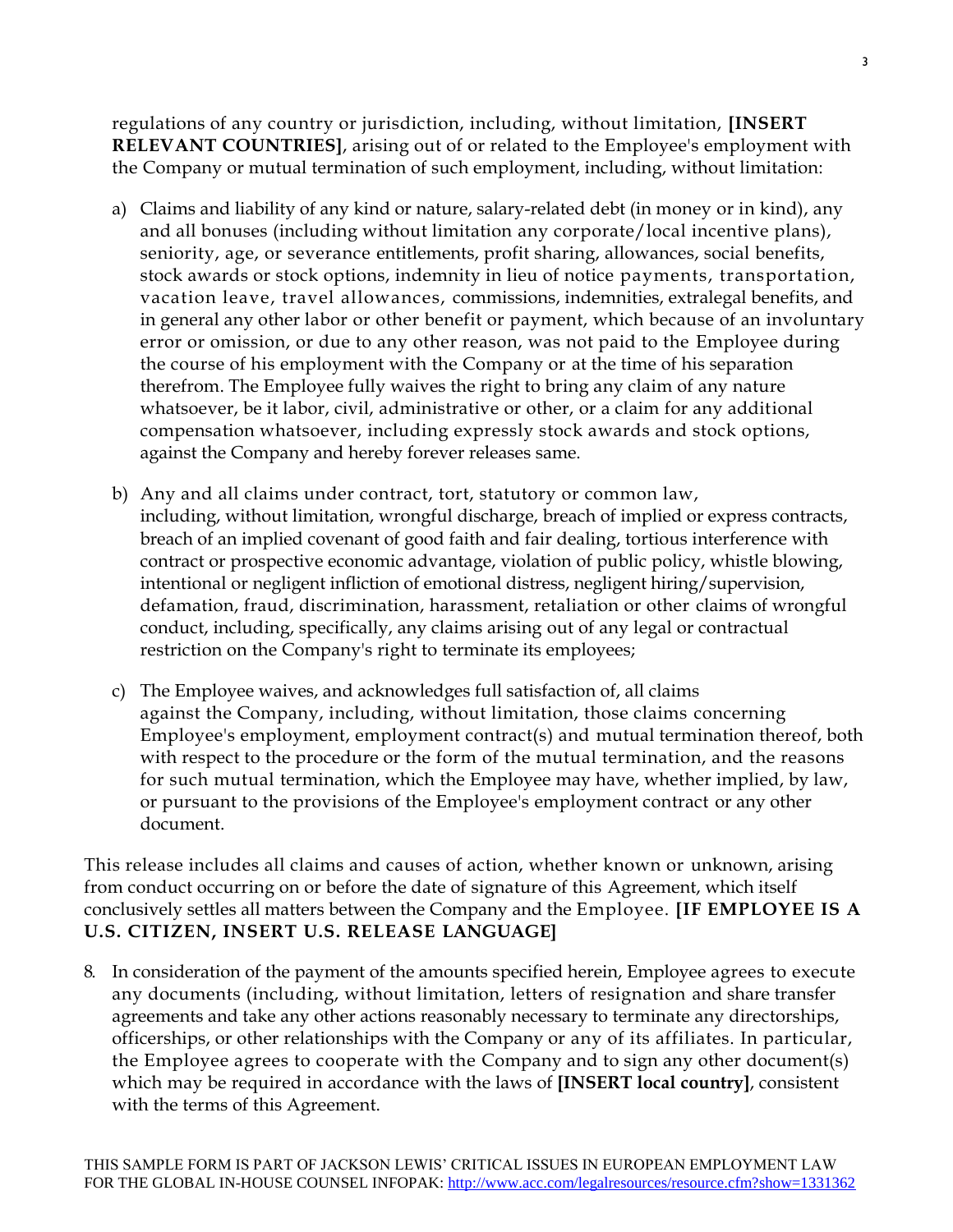9.

4

- a) *Confidential Information.* As used in this agreement, "Confidential Information" means nonpublic information belonging to the Company or any affiliated person or entity (together, the "Affiliates") which is of value to any of the Affiliates in the course of conducting its business and the disclosure of which could result in a competitive or other disadvantage to any of the Affiliates. Confidential Information includes, without limitation, financial information, reports, and forecasts; inventions, improvements and other intellectual property, trade secrets, know-how, designs, processes or formulae, software, market or sales information or plans, customer lists; and business plans, prospects, strategies and opportunities (such as possible acquisitions or dispositions of businesses or facilities) which has been discussed or considered by the management of the Affiliates. Confidential Information includes information developed by the Employee in the course of employment by the Company, as well as other information to which the Employee may have access in connection with such employment. Confidential Information also includes the confidential information of others with which any of the Affiliates has a business relationship.
- b) Confidentiality. The Employee understands and agrees that [his/her] employment with the Company created a relationship of confidence and trust between the Employee and the Company with respect to all Confidential Information. At all times, both during the employment and after its termination, the Employee will keep in confidence and trust all such Confidential Information and will not use or disclose any such Confidential Information without the written consent of an Officer of **[INSERT CORPORATE ENTITY]** except as may be required by law and in that case with prior written notice to **[INSERT CORPORATE ENTITY]**.
- c) Documents, Records, etc. All documents, records, data, apparatus, equipment and other physical property, whether or not pertaining to Confidential Information, which are or were furnished to the Employee by any of the Affiliates or were produced by the Employee in connection with employment with the Company will be and remain the sole property of the Company. The Employee will return to the Company all such materials and property. The Employee will not retain any such material or property or any copies thereof after such termination.
- 10. Until the Termination Date and for a period of two years thereafter, the Employee will not directly or indirectly, knowingly cause or induce any present or future employee of the Company or any of its affiliates to leave the employ of the Company (or affiliate) or to accept employment with the Employee or any other person, firm, association or company, if such employee (i) is in the employ of the Company or any of its affiliates or (ii) has been in the employ of the Company or any of its affiliates within one year immediately preceding employment by the Employee or by such other person, firm, association or company. Nothing contained in this paragraph will prohibit the Employee from providing personal references or recommendations for individuals in connection with such individuals' application for employment by, or other association with, a person, firm, association or company if the personal reference or recommendation was requested by such person, firm, association or company without initiation by the Employee.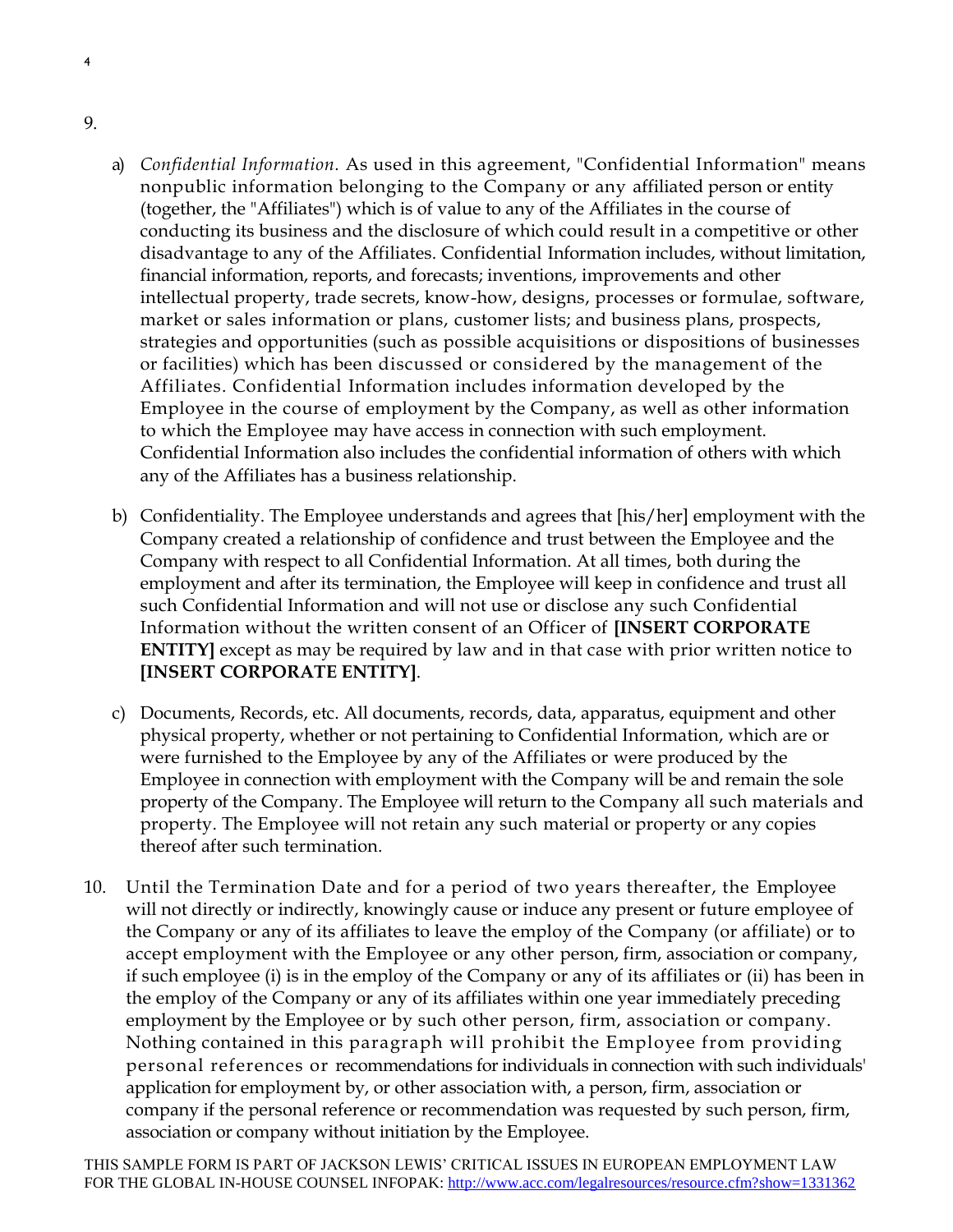- 11. The Employee shall not make, participate in the making of, or encourage any other person to make, any public statements, written or oral, in whatever format, including, without limitation, electronic communications such as Internet message boards, which are intended to criticize, disparage, or defame the goodwill or reputation of, or which are intended to embarrass the Company, any of its subsidiaries or affiliates, or any of their respective directors, officers, executives, or employees. The Employee further agrees not to make any negative public statements, written or oral, relating to [his/her] employment, separation of such employment, or any aspect of the business of the Company or any of its subsidiaries or affiliates.
- 12. The Employee agrees that until his separation date he will fully cooperate with all reasonable instructions from the Company or its representatives, including without limitation documenting and explaining historical and ongoing information as may be requested by new management or employees, not signing or approving items outside the scope of his transitional assignment, and continuing to sign items at the direction of new management where such signature is required based on his position as officer or director of a legal entity, designated signatory on a bank account, investment account, or contract, or otherwise. The Employee also agrees to reasonably cooperate both before and after his/her separation date with any Company investigation and with any request by the Company for assistance in responding to requests for information or documents by any governmental agencies or in connection with any pending or threatened administrative or judicial proceeding, and further agrees, to the extent permitted by law, to promptly provide the Company with the same information or documents (or copies thereof) that the Employee provides to any governmental agency or discloses in any pending or threatened administrative or judicial proceeding. The Company agrees to reimburse the Employee for any out-of-pocket expenses reasonably and directly incurred in connection with compliance with any request(s) by the Company in connection with this clause.
- 13. The Employee agrees to keep the terms and conditions of this Agreement confidential and not disclose them to anyone except members of [his/her] immediate family, [his/her] attorney, and [his/her] tax and financial advisors. In the event of any such allowed disclosure, the Employee shall inform each individual that the existence and terms of this Agreement are confidential and shall secure agreement from the individual that he or she will abide by the confidentiality provisions of this Agreement. Nothing in this Agreement shall prevent the Employee from providing information to any governmental agency, in response to a request by any court, or as otherwise required by law.
- 14. In the event of the breach of any of the provisions of this Agreement, the Employee will pay the Company the contractual penalty in the amount of **[INSERT local currency]**. The Company reserves the right and will be entitled to claim damages in excess of the contractual penalty specified above.
- 15. Except as specifically set forth in this Agreement, the Employee and the Company represent that, to the best of their knowledge, each has no outstanding debts or other obligations to the other, apart from what is explicitly mentioned in this Agreement. **[IF EMPLOYEE HAS A REPATRIATION AGREEMENT AND DECLINES REPATRIATION, INSERT AS FOLLOWS: The Employee acknowledges that the Company has offered to repatriate**